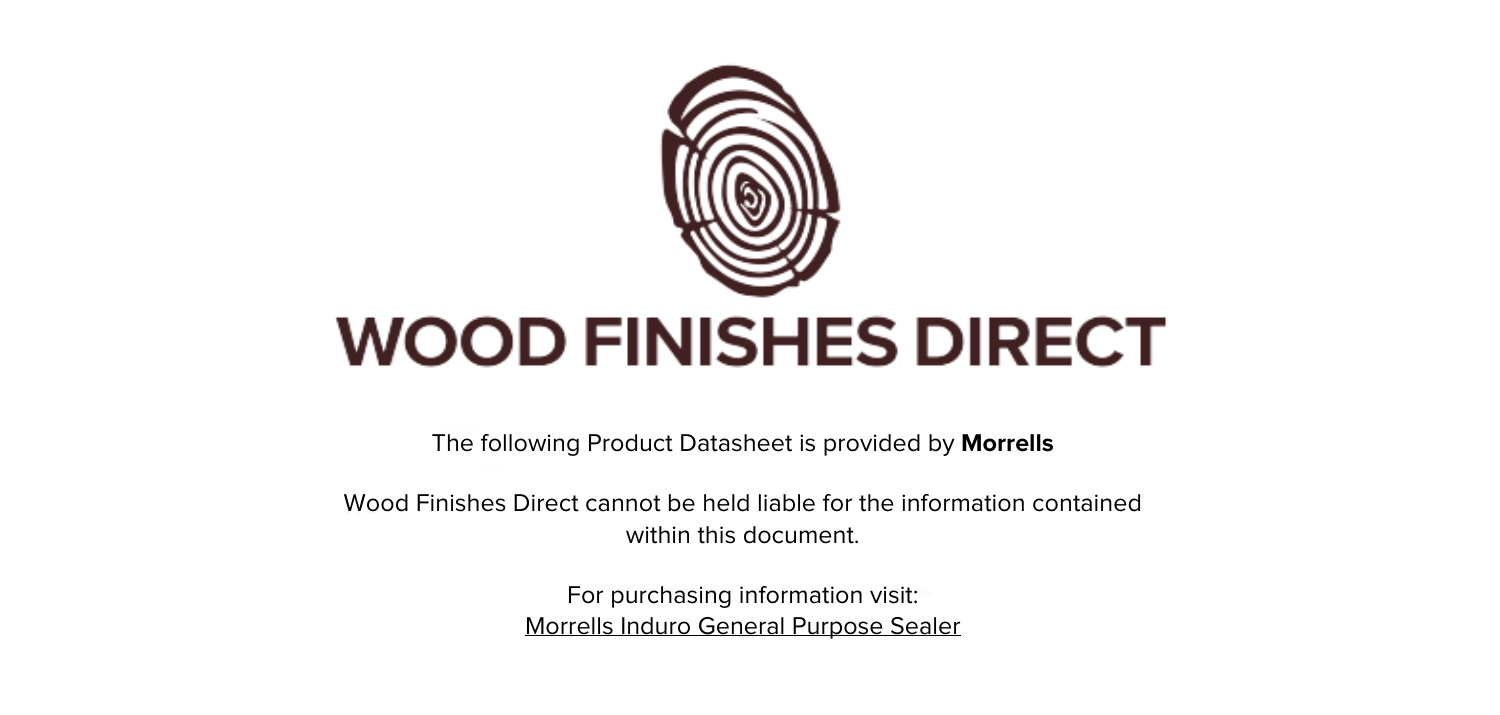morrells®

# **roduct Data Sheet**

# **Induro Waterborne Sealers**

| Code                     | Code<br><b>Description</b><br><b>Description</b>                                                                                                                                                                                                                                                                                                                                                                                                                                                                                                                                    |  |  |  |
|--------------------------|-------------------------------------------------------------------------------------------------------------------------------------------------------------------------------------------------------------------------------------------------------------------------------------------------------------------------------------------------------------------------------------------------------------------------------------------------------------------------------------------------------------------------------------------------------------------------------------|--|--|--|
| Induro GP Seal           | General Purpose Sealer<br>Induro EB Seal   Anti Edge Bond Sealer                                                                                                                                                                                                                                                                                                                                                                                                                                                                                                                    |  |  |  |
|                          |                                                                                                                                                                                                                                                                                                                                                                                                                                                                                                                                                                                     |  |  |  |
| <b>Technical Data</b>    | State of the art 'wood warming' ('Anfuerung') waterborne sealers specifically<br>formulated to:<br>Enhance the natural appearance and grain structure of all solid and<br>$\circ$<br>veneered timbers, particularly oak and mahogany.<br>Provide a "key" for the application of the Induro XL1 and XL2 Topcoats.<br>$\circ$<br>The Edge Bonding Sealer minimises splitting of the coating along joints<br>$\circ$<br>due to movement.<br>These products are not suitable for areas where high levels of water are present,<br>for example bathrooms and swimming pool walkways etc. |  |  |  |
|                          |                                                                                                                                                                                                                                                                                                                                                                                                                                                                                                                                                                                     |  |  |  |
| <b>Properties</b>        | When used with Morrells Induro XL1 and XL2 Waterborne Flooring Lacquers<br>extremely strong but flexible coatings with excellent clarity offering outstanding<br>chemical and mechanical resistance coating can be produced.<br>Unlike other waterborne sealers available these products do not require the<br>addition of an extra crosslinking additive, and thus avoids an extra mixing<br>process and the health hazards associated with post-added external cross<br>linkers.                                                                                                  |  |  |  |
| <b>Mixing Guidelines</b> | Supplied ready for use (RFU) and does not require further thinning.                                                                                                                                                                                                                                                                                                                                                                                                                                                                                                                 |  |  |  |
| <b>Handling</b>          | Touch Dry:<br>$1.5 - 2$ hours @ 18 $^{\circ}$ C<br>Recoatable:<br>2 hours minimum @ 18°C<br>These times will be extended under conditions of low temperature and/or of high<br>humidity.                                                                                                                                                                                                                                                                                                                                                                                            |  |  |  |
| <b>Cleaning</b>          | Application equipment should be cleaned with water immediately after use.                                                                                                                                                                                                                                                                                                                                                                                                                                                                                                           |  |  |  |
| Coverage                 | Approximately 40m <sup>2</sup> per 5Lts dependent upon the size, orientation and surface<br>quality of the substrate.                                                                                                                                                                                                                                                                                                                                                                                                                                                               |  |  |  |
| <b>System Guidelines</b> | Morrells recommends the following guidance for use of this product range:                                                                                                                                                                                                                                                                                                                                                                                                                                                                                                           |  |  |  |
|                          | <b>Typical Application:</b><br>1 coat at 130 - 150 mls/m <sup>2</sup> (Dry Film Thickness $\sim$ 42 $\mu$ ), when dry this should be<br>overcoated without sanding/denibbing with Morrells Induro XL1 or Induro XL2<br>Waterborne Flooring Lacquers<br>Using these products in systems outside these guidelines can lead to immediate<br>and latent problems with the integrity of the finish.                                                                                                                                                                                      |  |  |  |



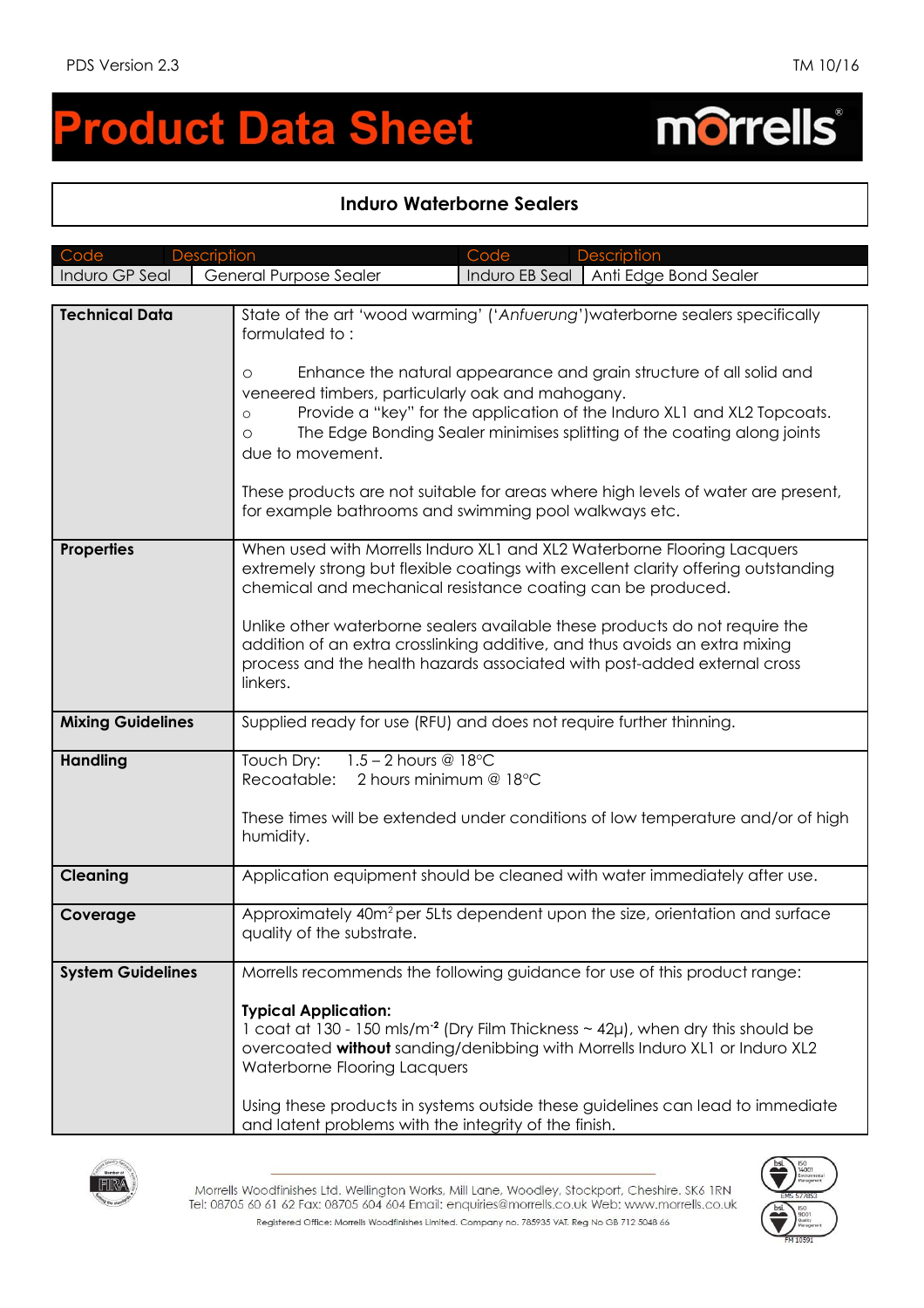| <b>Important Information</b> | Do not use in areas of high humidity or condensation.<br>$\blacktriangleright$                                                                                                       |  |  |  |  |
|------------------------------|--------------------------------------------------------------------------------------------------------------------------------------------------------------------------------------|--|--|--|--|
|                              | Only Morrells standard range of LF stains are recommended under XL<br>➤                                                                                                              |  |  |  |  |
|                              | ranges.                                                                                                                                                                              |  |  |  |  |
|                              | Leave adequate time before overcoating. Do not sand/de-nib before<br>➤                                                                                                               |  |  |  |  |
|                              | applying topcoat lacquer.                                                                                                                                                            |  |  |  |  |
|                              | Excessive coating weights can lead to cracking or lifting.<br>➤                                                                                                                      |  |  |  |  |
|                              | Do not overcoat with solvent borne products.<br>➤                                                                                                                                    |  |  |  |  |
|                              | Avoid contact with iron, copper, zinc, aluminum and platinum as these<br>➤<br>can attack the aqueous polymer.<br>Waterborne products should have nominated finishing equipment.<br>➤ |  |  |  |  |
|                              |                                                                                                                                                                                      |  |  |  |  |
|                              | When coating darker timbers, such as walnut, mahogany or teak, slight<br>≻                                                                                                           |  |  |  |  |
|                              | bleaching may occur.                                                                                                                                                                 |  |  |  |  |
|                              | ➤<br>Product should be stored above 5°C and protected from frost.                                                                                                                    |  |  |  |  |
|                              | ➤<br>Optimum application is achieved between 18°C and 22°C with good air                                                                                                             |  |  |  |  |
|                              | movement and ventilation.                                                                                                                                                            |  |  |  |  |
|                              | ➤<br>Finished products should not be subjected to environments with                                                                                                                  |  |  |  |  |
|                              | temperatures of $\leq 2^{\circ}C$ .                                                                                                                                                  |  |  |  |  |
|                              | In scope of 2004/42/EC.<br>➤                                                                                                                                                         |  |  |  |  |
|                              |                                                                                                                                                                                      |  |  |  |  |
| <b>Health &amp; Safety</b>   | Reference should be made to the appropriate MSDS for this product range,                                                                                                             |  |  |  |  |
|                              | which can be found at www.morrells.co.uk                                                                                                                                             |  |  |  |  |
|                              |                                                                                                                                                                                      |  |  |  |  |
|                              | The use of appropriate personal protection equipment (PPE) is recommended.                                                                                                           |  |  |  |  |
|                              |                                                                                                                                                                                      |  |  |  |  |
|                              | These products are intended for <b>professional use</b> only.                                                                                                                        |  |  |  |  |
|                              |                                                                                                                                                                                      |  |  |  |  |

The information provided on this information sheet is based on the best of our knowledge and experience, is given in good faith and should only be regarded as recommendations. No guarantee should be inferred and customers are advised to carry out their own tests under local conditions.

For further technical information contact our Technical Support Team on 0161 406 5300.



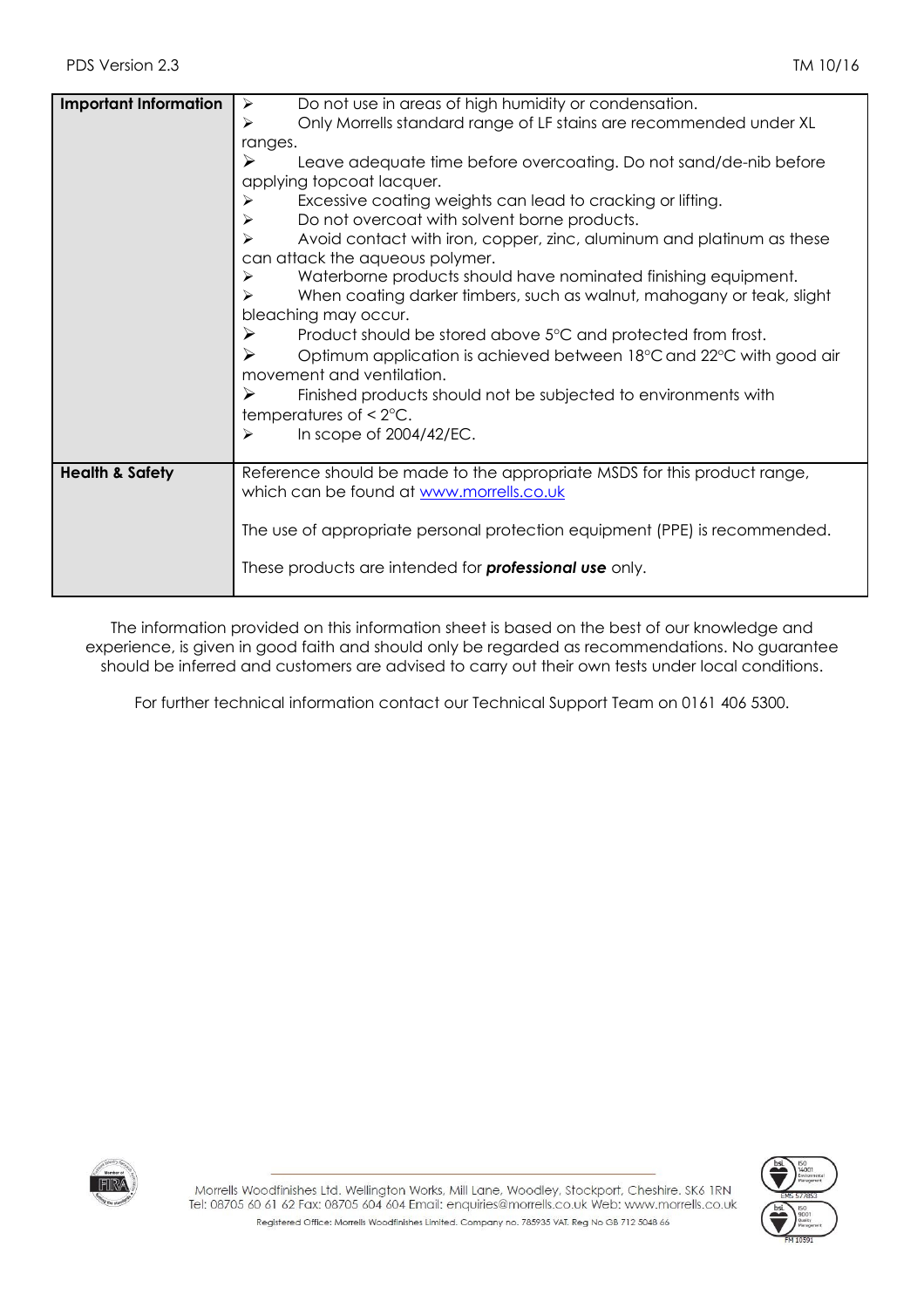

# **SAFETY DATA SHEET GENERAL PURPOSE INDURO SEALER**

## SECTION 1: IDENTIFICATION OF THE SUBSTANCE/MIXTURE AND OF THE COMPANY/UNDERTAKING

## 1.1. Product identifier

**Product Name** 

GENERAL PURPOSE INDURO SEALER

Product No.

8GP/304

## 1.2. Relevant identified uses of the substance or mixture and uses advised against

**Identified uses** 

Industrial wood coating.

## 1.3. Details of the supplier of the safety data sheet

Supplier:

Morrells Woodfinishes Ltd **Wellington Works** Mill Lane, Woodley Stockport England SK6 1RN 0161 406 5300 0161 406 6276 enquiries@morrells.co.uk

## 1.4. Emergency telephone number

0161 406 5300 DURING OFFICE HOURS

## **SECTION 2: HAZARDS IDENTIFICATION**

## 2.1. Classification of the substance or mixture

## Classification (EC 1272/2008)

| Physical        | Not classified. |
|-----------------|-----------------|
| Health          | Not classified. |
| Environmental   | Not classified. |
| Not classified. |                 |

# 2.2. Label elements

Classification (1999/45)

## 2.3. Other hazards

**SECTION 3: COMPOSITION/INFORMATION ON INGREDIENTS** 

## 3.2. Mixtures

## **SECTION 4: FIRST AID MEASURES**

## 4.1. Description of first aid measures

#### Inhalation.

Move the exposed person to fresh air at once. Rinse nose and mouth with water. Get medical attention if any discomfort continues.

#### Ingestion

NEVER MAKE AN UNCONSCIOUS PERSON VOMIT OR DRINK FLUIDS! Rinse mouth thoroughly. Get medical attention if any discomfort continues.

## **Skin Contact**

Remove affected person from source of contamination. Remove contaminated clothing. Wash the skin immediately with soap and water. Get medical attention if any discomfort continues.

#### **Eye Contact**

Make sure to remove any contact lenses from the eyes before rinsing. Promptly wash eyes with plenty of water while lifting the eye lids. Continue to rinse for at least 15 minutes. Get medical attention if any discomfort continues.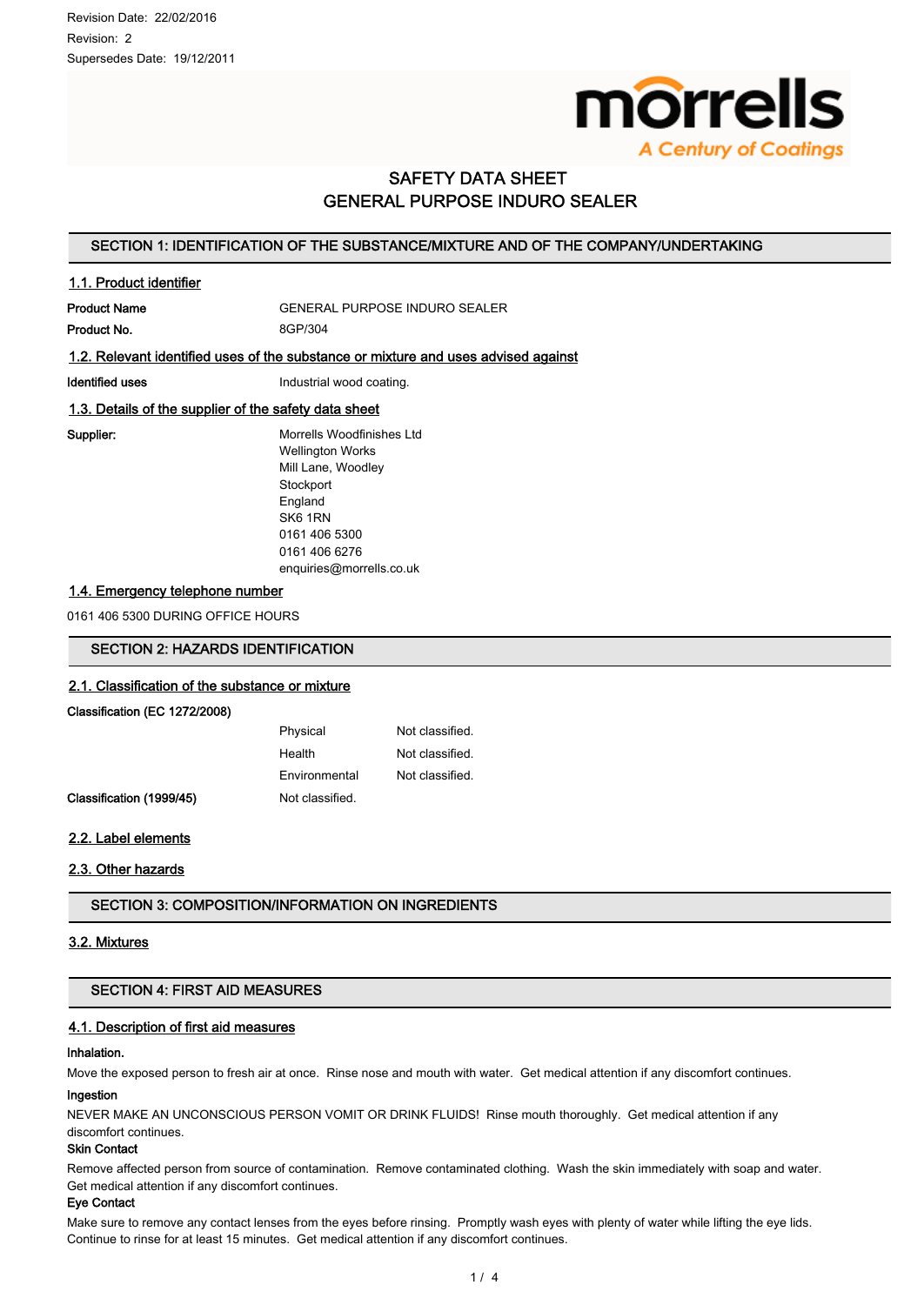# **GENERAL PURPOSE INDURO SEALER**

## 4.2. Most important symptoms and effects, both acute and delayed

## 4.3. Indication of any immediate medical attention and special treatment needed

## **SECTION 5: FIREFIGHTING MEASURES**

## 5.1. Extinguishing media

## **Extinguishing Media**

This product is not flammable. Use fire-extinguishing media appropriate for surrounding materials.

## 5.2. Special hazards arising from the substance or mixture

## 5.3. Advice for firefighters

## **SECTION 6: ACCIDENTAL RELEASE MEASURES**

## 6.1. Personal precautions, protective equipment and emergency procedures

## 6.2. Environmental precautions

## 6.3. Methods and material for containment and cleaning up

Stop leak if possible without risk. Absorb in vermiculite, dry sand or earth and place into containers. Flush with plenty of water to clean spillage area. Do not contaminate water sources or sewer.

## 6.4. Reference to other sections

## **SECTION 7: HANDLING AND STORAGE**

## 7.1. Precautions for safe handling

Avoid spilling, skin and eye contact.

## 7.2. Conditions for safe storage, including any incompatibilities

Store in tightly closed original container in a dry, cool and well-ventilated place. Keep in original container.

## 7.3. Specific end use(s)

## SECTION 8: EXPOSURE CONTROLS/PERSONAL PROTECTION

## 8.1. Control parameters

## 8.2. Exposure controls

## **Protective Equipment**



#### **Engineering Measures**

Provide adequate ventilation. Observe occupational exposure limits and minimize the risk of inhalation of vapours.

#### **Respiratory Equipment**

No specific recommendation made, but respiratory protection may still be required under exceptional circumstances when excessive air contamination exists.

## **Hand Protection**

Use suitable protective gloves if risk of skin contact.

#### **Eve Protection**

If risk of splashing, wear safety goggles or face shield.

#### **Other Protection**

Wear appropriate clothing to prevent any possibility of skin contact.

#### **Hygiene Measures**

DO NOT SMOKE IN WORK AREA! Wash at the end of each work shift and before eating, smoking and using the toilet. Wash promptly if skin becomes wet or contaminated. Promptly remove any clothing that becomes contaminated. Use appropriate skin cream to prevent drying of skin. When using do not eat, drink or smoke.

## **SECTION 9: PHYSICAL AND CHEMICAL PROPERTIES**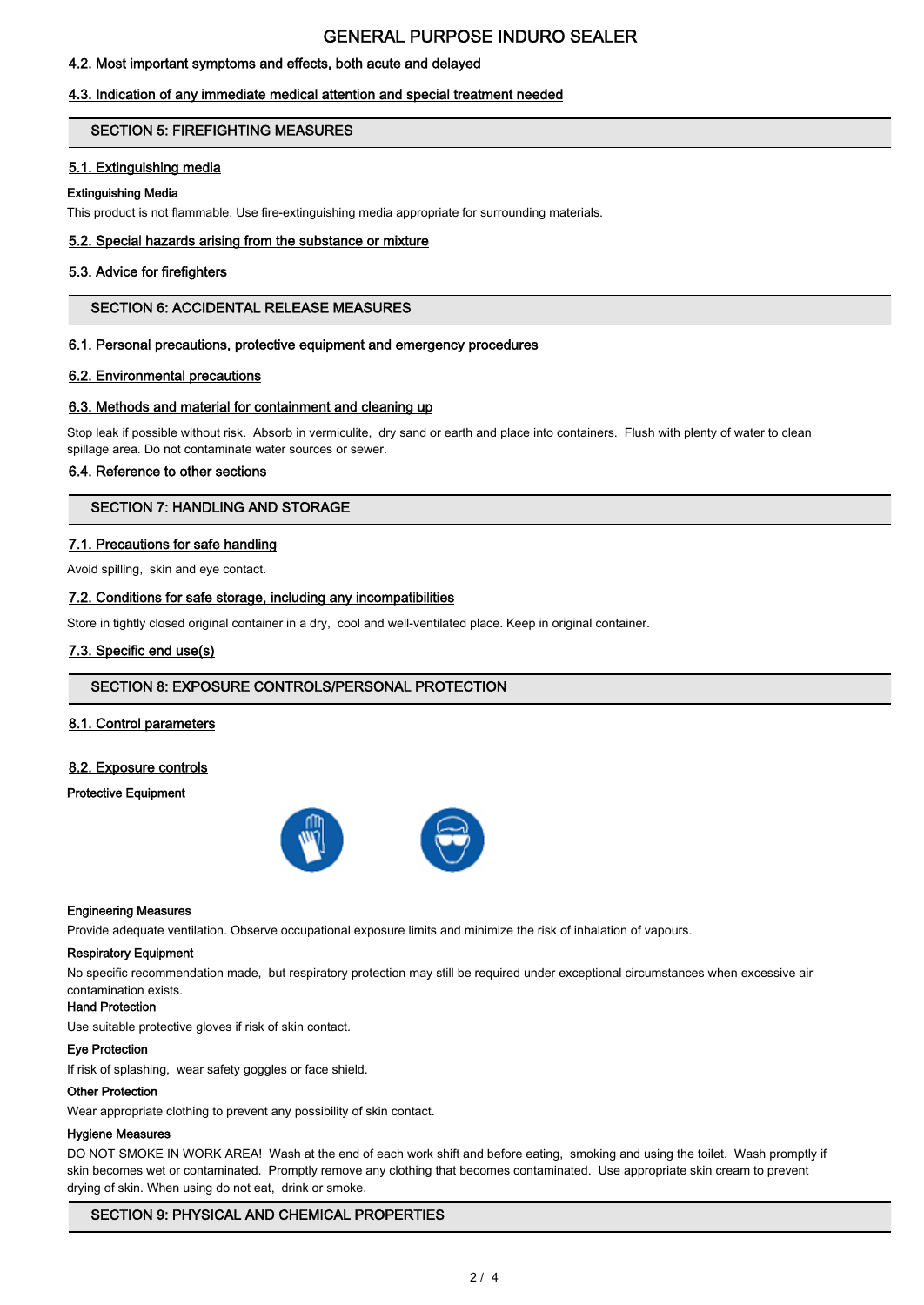# **GENERAL PURPOSE INDURO SEALER**

## 9.1. Information on basic physical and chemical properties

Appearance

Liquid

#### 9.2. Other information

Volatile Organic Compound (VOC) 77 g/litre

## SECTION 10: STABILITY AND REACTIVITY

## 10.1. Reactivity

## 10.2. Chemical stability

Stable under normal temperature conditions.

## 10.3. Possibility of hazardous reactions

## 10.4. Conditions to avoid

Avoid excessive heat for prolonged periods of time.

## 10.5. Incompatible materials

## 10.6. Hazardous decomposition products

Fire creates: Carbon monoxide (CO). Carbon dioxide (CO2).

## **SECTION 11: TOXICOLOGICAL INFORMATION**

## 11.1. Information on toxicological effects

## Inhalation

In high concentrations, vapours may irritate throat and respiratory system and cause coughing.

#### Ingestion.

May cause discomfort if swallowed.

## **Skin Contact**

Liquid may irritate skin.

## **Eye Contact**

Spray and vapour in the eyes may cause irritation and smarting.

## **SECTION 12: ECOLOGICAL INFORMATION**

## Ecotoxicity:

Not regarded as dangerous for the environment.

## 12.1. Toxicity

## 12.2. Persistence and degradability

## 12.3. Bioaccumulative potential

## 12.4. Mobility in soil

# 12.5. Results of PBT and vPvB assessment

## 12.6. Other adverse effects

## **SECTION 13: DISPOSAL CONSIDERATIONS**

## 13.1. Waste treatment methods

Dispose of waste and residues in accordance with local authority requirements.

## **SECTION 14: TRANSPORT INFORMATION**

| Road Transport Notes | Not Classified  |
|----------------------|-----------------|
| Rail Transport Notes | Not classified. |
| Sea Transport Notes  | Not classified. |
| Air Transport Notes  | Not classified. |
|                      |                 |

14.1. UN number

## 14.2 UN Proper Shipping Name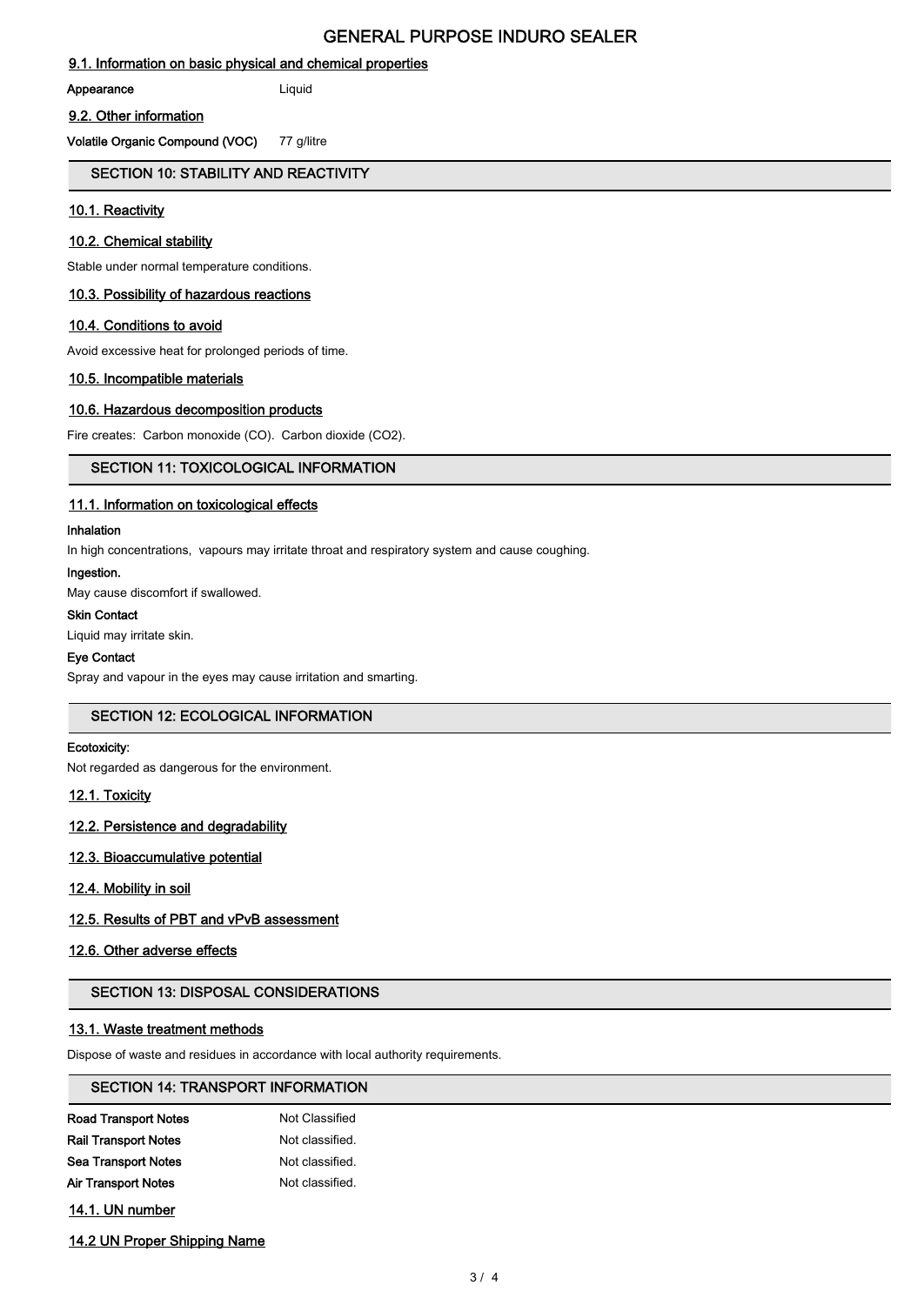# **GENERAL PURPOSE INDURO SEALER**

## 14.3 Transport hazard class(es)

## 14.4. Packing group

## 14.5. Environmental hazards

## 14.6. Special precautions for user

## 14.7. Transport in bulk according to Annex II of MARPOL73/78 and the IBC Code

## **SECTION 15: REGULATORY INFORMATION**

## 15.1. Safety, health and environmental regulations/legislation specific for the substance or mixture

## **Statutory Instruments**

The Chemicals (Hazard Information and Packaging for Supply) Regulations 2009 (S.I 2009 No. 716).

## **Approved Code Of Practice**

Classification and Labelling of Substances and Preparations Dangerous for Supply. Safety Data Sheets for Substances and Preparations.

## **Guidance Notes**

Workplace Exposure Limits EH40. CHIP for everyone HSG(108).

# 15.2. Chemical Safety Assessment

No chemical safety assessment has been carried out.

# **SECTION 16: OTHER INFORMATION**

| <b>Revision Date</b>        | 22/02/2016 |  |  |
|-----------------------------|------------|--|--|
| Revision                    |            |  |  |
| <b>Supersedes Date</b>      | 19/12/2011 |  |  |
| <b>Risk Phrases In Full</b> |            |  |  |

**Hazard Statements In Full**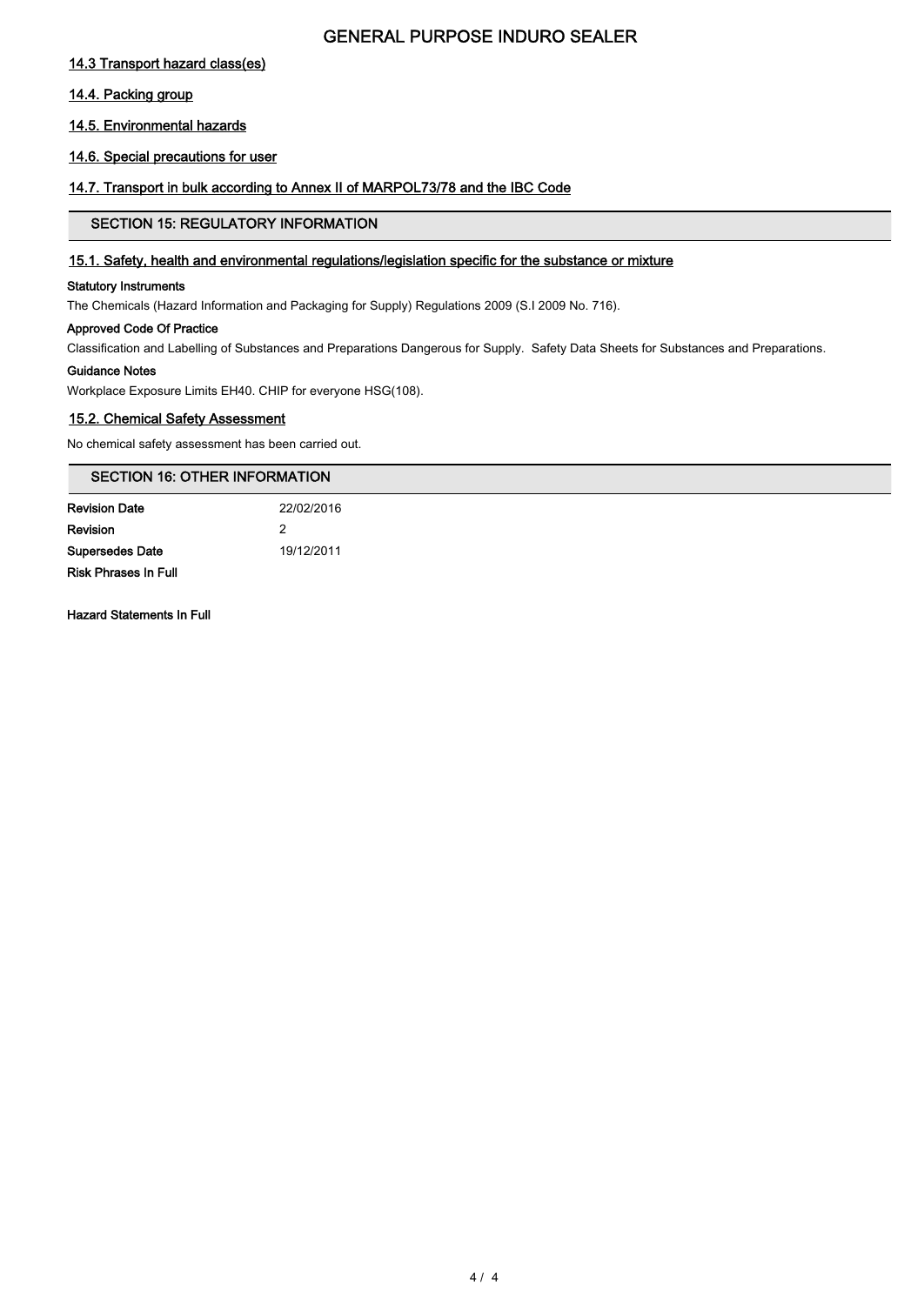

# **SAFETY DATA SHEET ANTI EDGE BOND SEALER**

## SECTION 1: IDENTIFICATION OF THE SUBSTANCE/MIXTURE AND OF THE COMPANY/UNDERTAKING

## 1.1. Product identifier

**Product Name** ANTI EDGE BOND SEALER Product No. 8EB/154

## 1.2. Relevant identified uses of the substance or mixture and uses advised against

**Identified uses** 

Industrial wood coating.

## 1.3. Details of the supplier of the safety data sheet

Supplier:

Morrells Woodfinishes Ltd **Wellington Works** Mill Lane, Woodley Stockport England SK6 1RN 0161 406 5300 0161 406 6276 enquiries@morrells.co.uk

## 1.4. Emergency telephone number

0161 406 5300 DURING OFFICE HOURS

## **SECTION 2: HAZARDS IDENTIFICATION**

## 2.1. Classification of the substance or mixture

#### Classification (EC 1272/2008)

| Physical        | Not classified. |
|-----------------|-----------------|
| Health          | Not classified. |
| Environmental   | Not classified. |
| Not classified. |                 |

## 2.2. Label elements

Classification (1999/45)

## 2.3. Other hazards

**SECTION 3: COMPOSITION/INFORMATION ON INGREDIENTS** 

## 3.2. Mixtures

## **SECTION 4: FIRST AID MEASURES**

## 4.1. Description of first aid measures

#### Inhalation.

Move the exposed person to fresh air at once. Rinse nose and mouth with water. Get medical attention if any discomfort continues.

#### Ingestion

NEVER MAKE AN UNCONSCIOUS PERSON VOMIT OR DRINK FLUIDS! Rinse mouth thoroughly. Get medical attention if any discomfort continues.

## **Skin Contact**

Remove affected person from source of contamination. Remove contaminated clothing. Wash the skin immediately with soap and water. Get medical attention if any discomfort continues.

#### **Eye Contact**

Make sure to remove any contact lenses from the eyes before rinsing. Promptly wash eyes with plenty of water while lifting the eye lids. Continue to rinse for at least 15 minutes. Get medical attention if any discomfort continues.

## 4.2. Most important symptoms and effects, both acute and delayed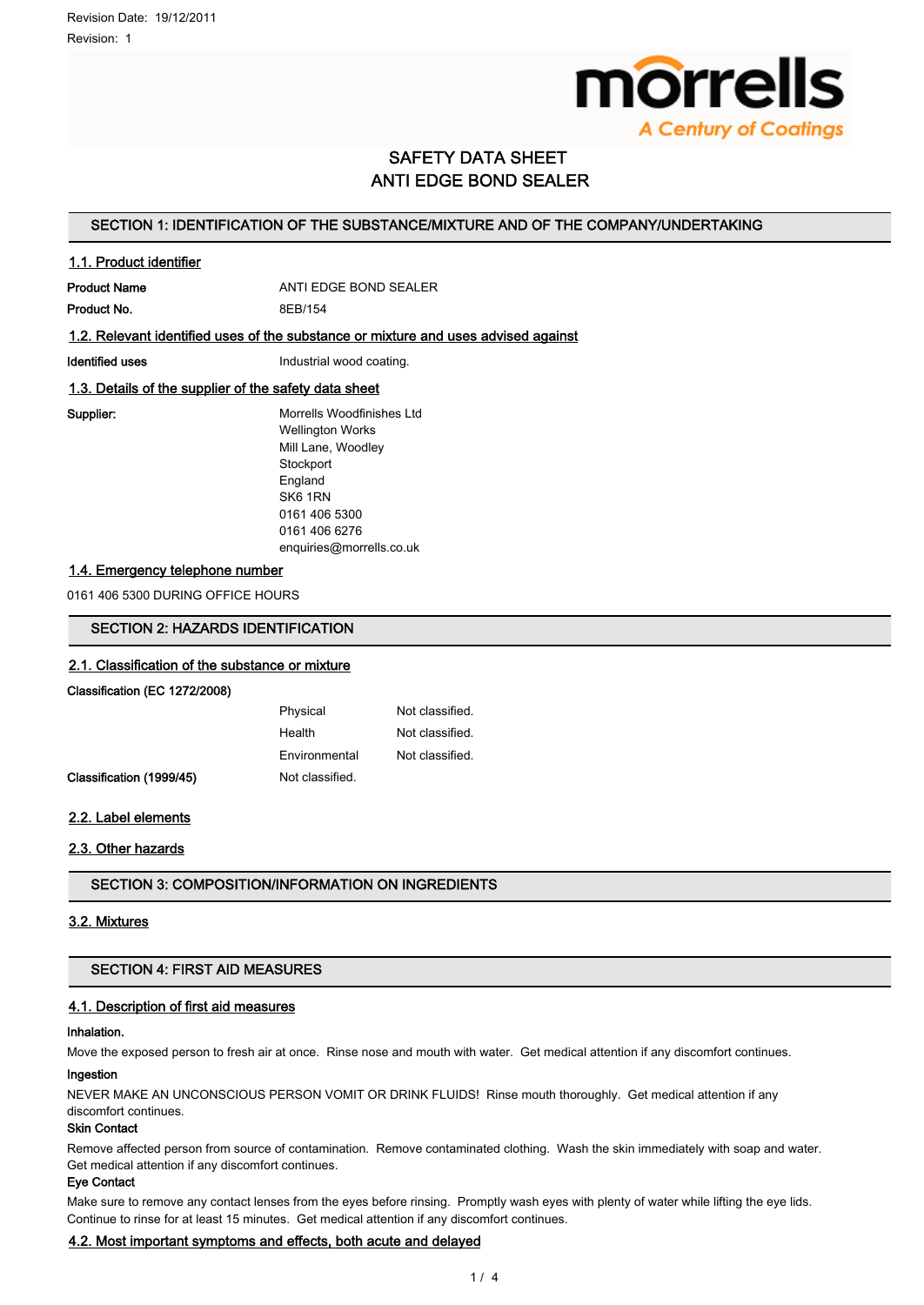# **ANTI EDGE BOND SEALER**

## 4.3. Indication of any immediate medical attention and special treatment needed

## **SECTION 5: FIREFIGHTING MEASURES**

## 5.1. Extinguishing media

## Extinguishing Media

This product is not flammable. Use fire-extinguishing media appropriate for surrounding materials.

## 5.2. Special hazards arising from the substance or mixture

## 5.3. Advice for firefighters

## **SECTION 6: ACCIDENTAL RELEASE MEASURES**

## 6.1. Personal precautions, protective equipment and emergency procedures

## 6.2. Environmental precautions

## 6.3. Methods and material for containment and cleaning up

Stop leak if possible without risk. Absorb in vermiculite, dry sand or earth and place into containers. Flush with plenty of water to clean spillage area. Do not contaminate water sources or sewer.

## 6.4. Reference to other sections

## **SECTION 7: HANDLING AND STORAGE**

## 7.1. Precautions for safe handling

Avoid spilling, skin and eye contact.

## 7.2. Conditions for safe storage, including any incompatibilities

Store in tightly closed original container in a dry, cool and well-ventilated place. Keep in original container.

## 7.3. Specific end use(s)

## SECTION 8: EXPOSURE CONTROLS/PERSONAL PROTECTION

## 8.1. Control parameters

## 8.2. Exposure controls

## **Protective Equipment**



#### **Engineering Measures**

Provide adequate ventilation. Observe occupational exposure limits and minimize the risk of inhalation of vapours.

#### **Respiratory Equipment**

No specific recommendation made, but respiratory protection may still be required under exceptional circumstances when excessive air contamination exists.

#### **Hand Protection**

Use suitable protective gloves if risk of skin contact.

#### **Eye Protection**

If risk of splashing, wear safety goggles or face shield.

#### **Other Protection**

Wear appropriate clothing to prevent any possibility of skin contact.

#### **Hygiene Measures**

DO NOT SMOKE IN WORK AREA! Wash at the end of each work shift and before eating, smoking and using the toilet. Wash promptly if skin becomes wet or contaminated. Promptly remove any clothing that becomes contaminated. Use appropriate skin cream to prevent drying of skin. When using do not eat, drink or smoke.

## **SECTION 9: PHYSICAL AND CHEMICAL PROPERTIES**

## 9.1. Information on basic physical and chemical properties

#### Appearance

# Liquid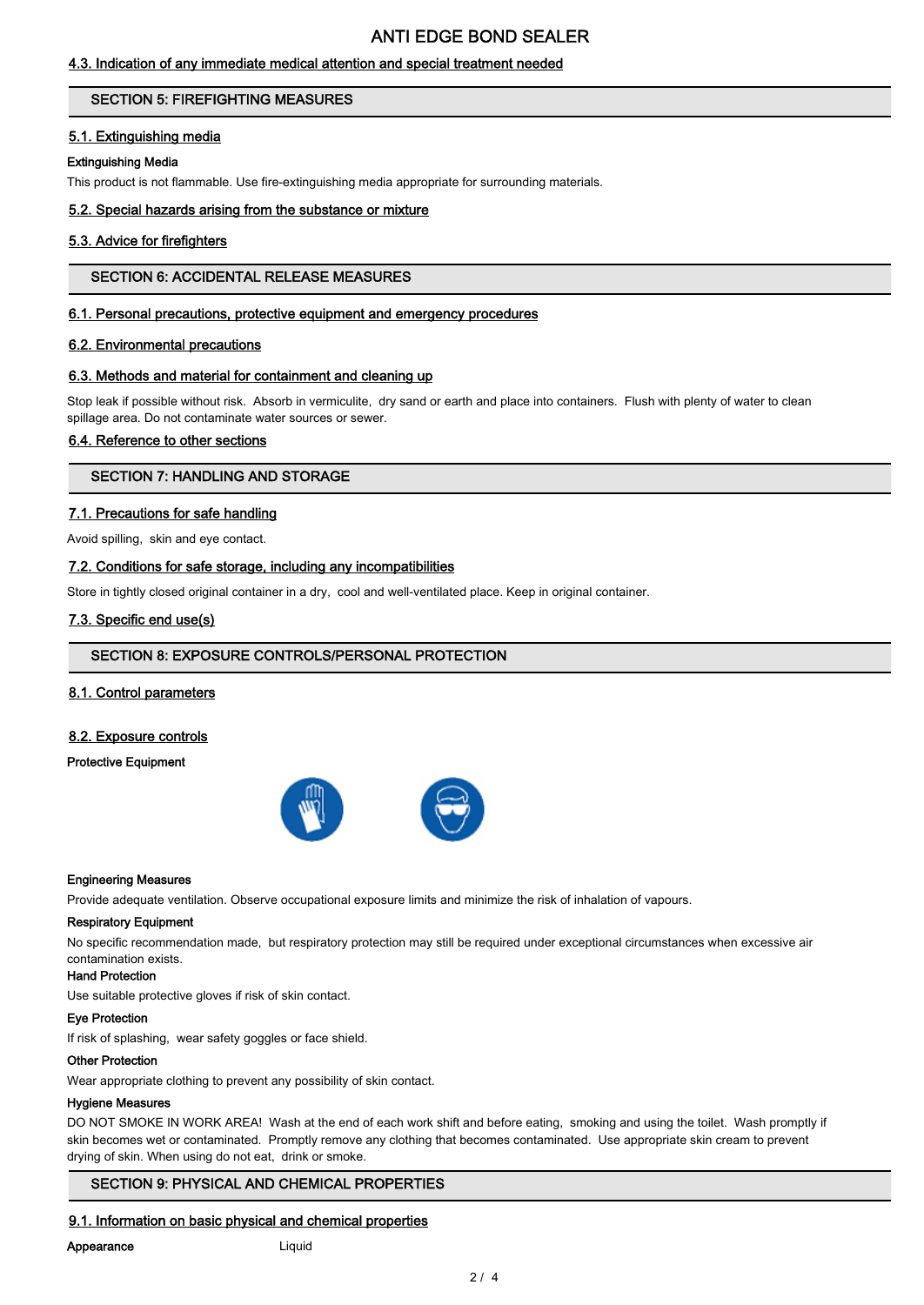## 9.2. Other information

Volatile Organic Compound (VOC) 38 g/litre

## SECTION 10: STABILITY AND REACTIVITY

## 10.1. Reactivity

## 10.2. Chemical stability

Stable under normal temperature conditions.

## 10.3. Possibility of hazardous reactions

## 10.4. Conditions to avoid

Avoid excessive heat for prolonged periods of time.

## 10.5. Incompatible materials

## 10.6. Hazardous decomposition products

Fire creates: Carbon monoxide (CO). Carbon dioxide (CO2).

## **SECTION 11: TOXICOLOGICAL INFORMATION**

## 11.1. Information on toxicological effects

## Inhalation

In high concentrations, vapours may irritate throat and respiratory system and cause coughing.

#### Ingestion.

May cause discomfort if swallowed.

## **Skin Contact**

Liquid may irritate skin.

## **Eye Contact**

Spray and vapour in the eyes may cause irritation and smarting.

## **SECTION 12: ECOLOGICAL INFORMATION**

## Ecotoxicity:

Not regarded as dangerous for the environment.

12.1. Toxicity

## 12.2. Persistence and degradability

## 12.3. Bioaccumulative potential

12.4. Mobility in soil

## 12.5. Results of PBT and vPvB assessment

## 12.6. Other adverse effects

## **SECTION 13: DISPOSAL CONSIDERATIONS**

## 13.1. Waste treatment methods

Dispose of waste and residues in accordance with local authority requirements.

## **SECTION 14: TRANSPORT INFORMATION**

| <b>Road Transport Notes</b> | Not Classified  |
|-----------------------------|-----------------|
| <b>Rail Transport Notes</b> | Not classified. |
| <b>Sea Transport Notes</b>  | Not classified. |
| Air Transport Notes         | Not classified. |

14.1. UN number

## 14.2 UN Proper Shipping Name

14.3 Transport hazard class(es)